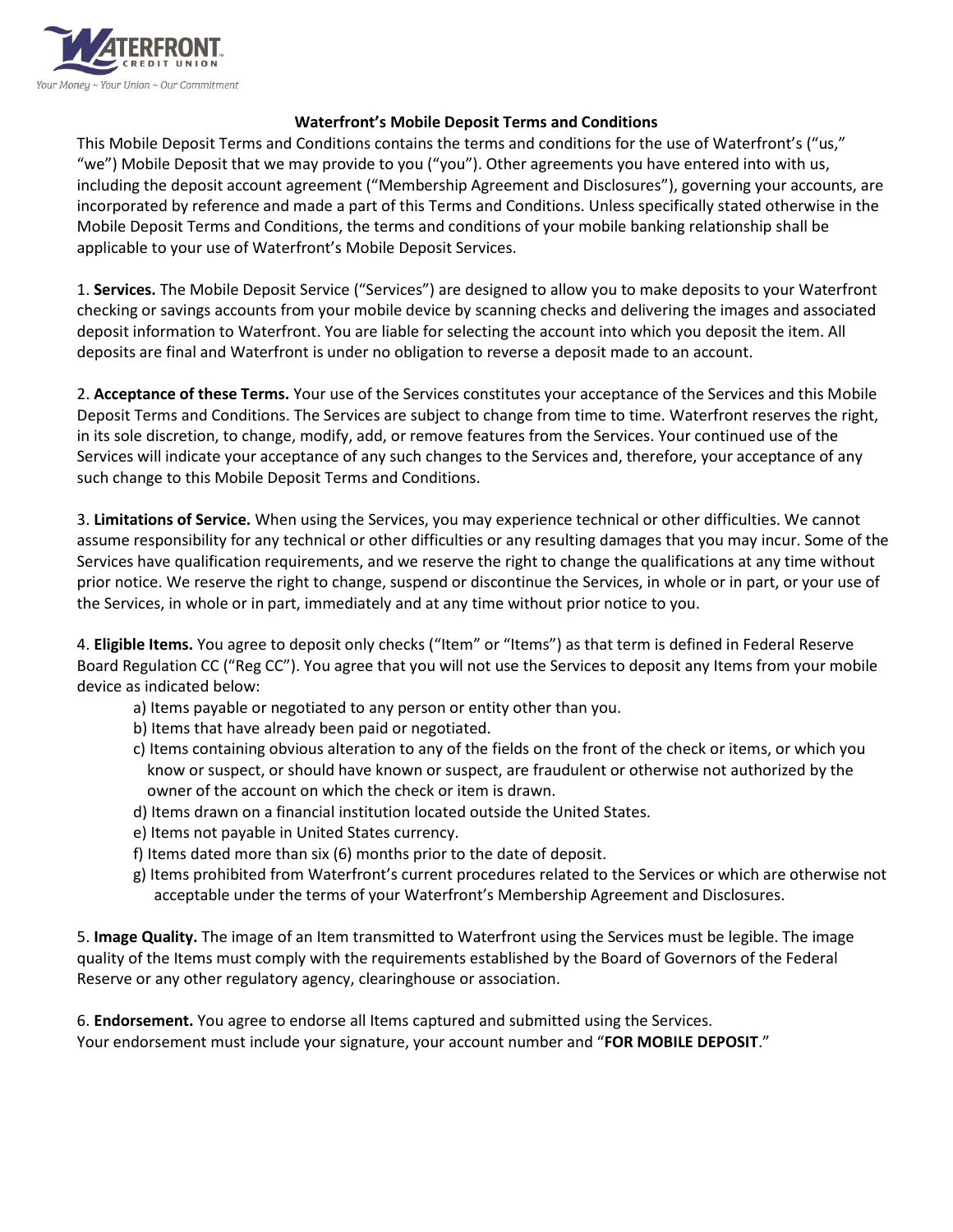7. **Receipt of Items.** We reserve the right to reject any Item transmitted through the Services, at our discretion, without liability. We are not responsible for Items we do not receive or for images that are dropped during transmission. An image of Item(s) shall be deemed received when you receive a confirmation from Waterfront that we have received the image. Receipt of such confirmation does not mean that the transmission was error free or complete.

8. **Availability of Funds and Processing Time.** Items submitted through the Services are subject to the funds availability policy in your Membership Agreement and Disclosures applicable to the relevant account. If we receive the image of an Item for deposit before 5 p.m. Pacific Time on a Business Day (as defined in the Membership Agreement and Disclosures), we will consider that day the day of the deposit. If we receive the image of an Item for deposit on or after 5 p.m. Pacific Time on a Business Day or on a weekend or a non-Business Day, we will consider the next Business Day as the day of deposit.

9. **Disposal of Transmitted Items.** We will provide confirmation that we have received the image of the Item. Notwithstanding this fact, you agree to safeguard and keep the original Item for thirty days after you have transmitted the Item. After thirty days following the deposit using the Services, you agree to mark the Item as "VOID" or properly dispose of it to ensure that it is not presented for deposit again. You will promptly provide any retained items, or a sufficient copy of the front and back of the Item, to Waterfront as requested to aid in the clearing and collection process, to resolve claims by third parties with respect to any Item, or for Waterfront's audit purposes.

10. **Deposit Limits.** We reserve the right to impose limits on the amount(s) and/or number of deposits that you transmit using the Services and to modify the limits from time to time.

11. **Hardware and Software.** In order to use the Services, you must obtain and maintain, at your expense, compatible hardware and software from your mobile service provider that may be specified by Waterfront from time to time. Waterfront is not responsible for any third party software you may need to use the Services. Any such software is accepted by you as is and is subject to the terms and conditions of the software agreement you enter into directly with your mobile service provider at time of download and installation.

12. **Errors.** You agree to notify Waterfront of any suspected errors regarding items deposited through the Services right away, and in no event later than 30 days after the applicable Waterfront periodic statement is sent. Unless you notify Waterfront within 30 days, such statement regarding all deposits made through the Services shall be deemed correct, and you are prohibited from bringing a claim against Waterfront for such alleged error. You are liable for selecting the account into which you deposit the item and solely are responsible for any errors made during the account selection process. All deposits are final and Waterfront is under no obligation to reverse a deposit.

13. **Presentment.** The manner in which the items are cleared, presented for payment, and collected shall be in Waterfront's sole discretion subject to the Membership Agreement and Disclosures governing your account(s).